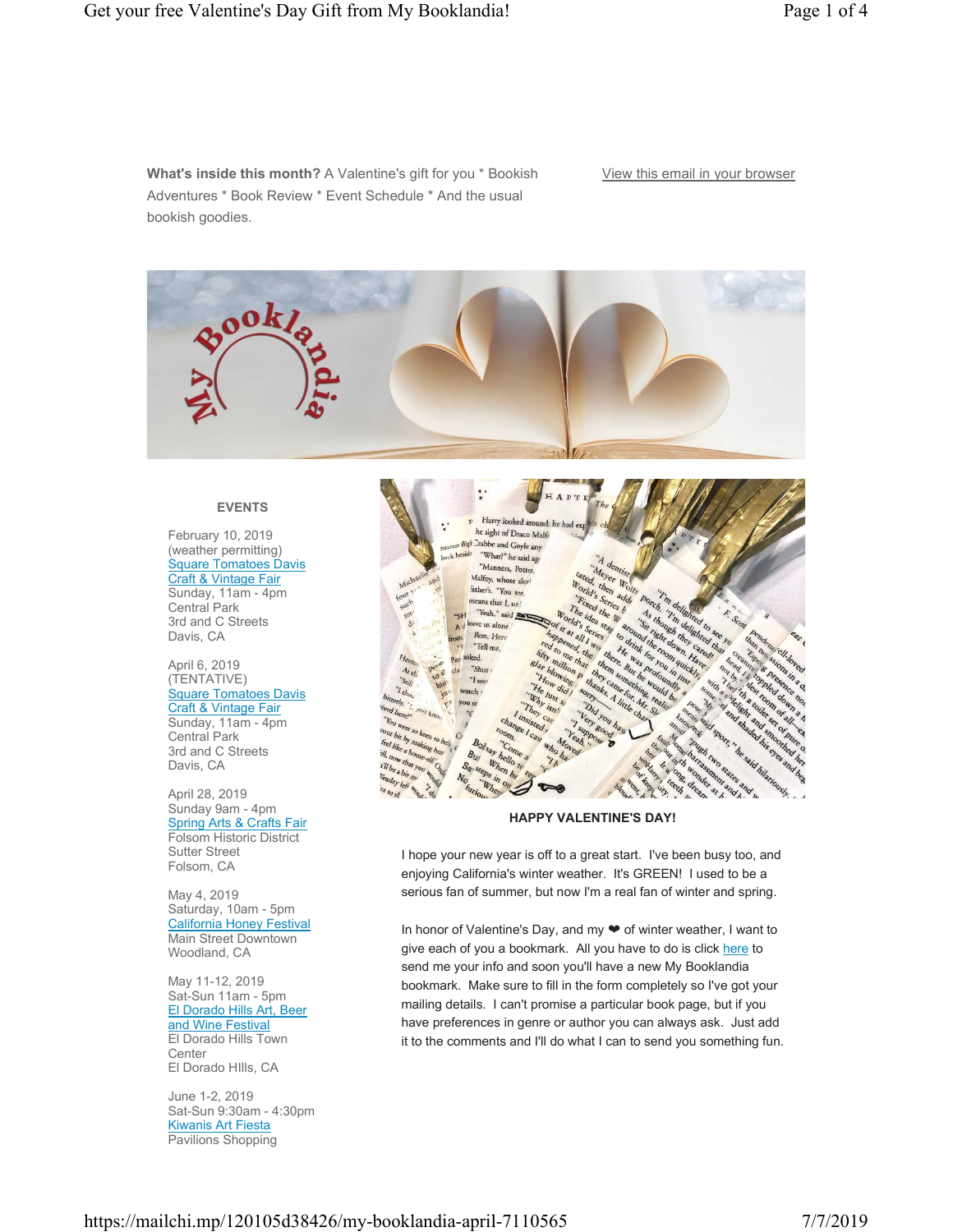**Center** 563 Pavilions Lane Sacramento, CA

September 15, 2019 **Jewish Food Faire** Sunday 9am – 3pm Congregation Beth Shalom 4746 El Camino Ave. Carmichael, CA

September 21, 2019 Benicia Fine Arts and **Crafts** Saturday 10am – 4pm First Street Benicia, CA

October 25-27, 2019 Sacramento Arts Festival Friday and Saturday  $10am - 6pm$ Sunday 10am – 5pm Cal Expo Buildings A&B Sacramento, CA

I'm always adding to my schedule, so if you have an event you'd like My Booklandia to attend, just let me know.

### **FUN BOOK FACTS**

## **Reading relieves stress!**

According to a study by the University of Sussex, reading can reduce stress levels by up to 68%. Reading even outscored listening to music (61%) and having a cup of tea or coffee (54%) as a tool for stress relief. Of course book lovers already knew this...

"Every secret of a writer's soul, every experience of his life, every quality of his mind, is



# **Bookish Adventures - Walden Pond**

"Not all who wander are lost." Henry David Thoreau

People have been looking to simplify their lives and find peace within themselves forever. Whether it's learning to meditate, reading self-help books, working out, or even making lists, we all try to find ways to cope with our busy lives and everyday stresses of the modern world. But that's not a new problem.

Henry David Thoreau was born in 1817 and was considered a philosopher, a naturalist, a poet and more. He famously went to live at Walden Pond in 1845 and lived there simply, in a small hut by the lake for two years. He wrote:

I went to the woods because I wished to live deliberately, to front only the essential facts of life, and see if I could not learn what it had to teach, and not, when I came to die, discover that I had not lived. I did not wish to live what was not life, living is so dear; nor did I wish to practise resignation, unless it was quite necessary. I wanted to live deep and suck out all the marrow of life, to live so sturdily and Spartan-like as to put to rout all that was not life, to cut a broad swath and shave close, to drive life into a corner, and reduce it to its lowest terms, and, if it proved to be mean, why then to get the whole and genuine meanness of it, and publish its meanness to the world; or if it were sublime, to know it by experience, and be able to give a true account of it in my next excursion. — Henry David Thoreau, from "Walden" *Where I Lived, and What I Lived For*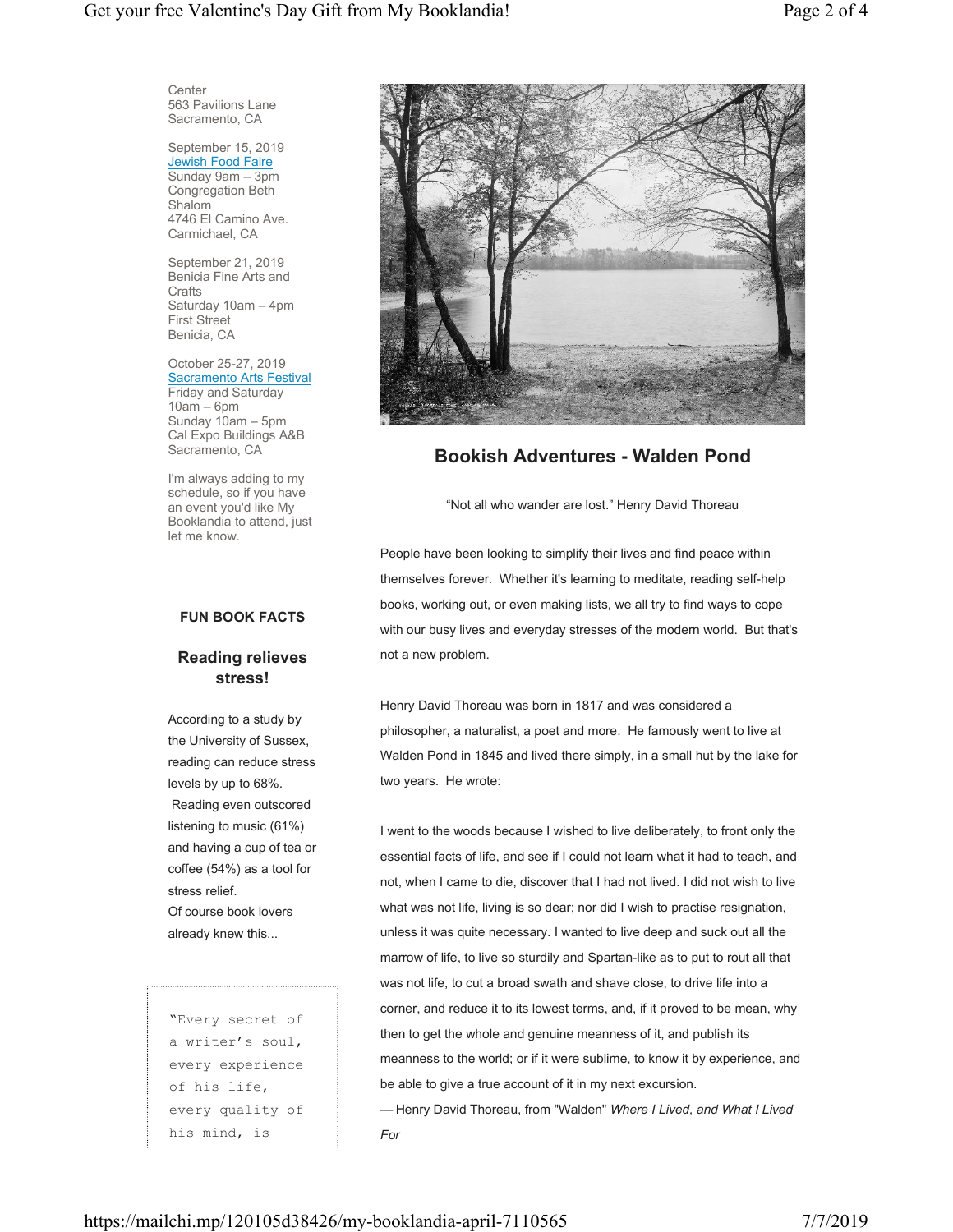written large in his works." - Virginia Woolf

### **GOT FEEDBACK?**

I'd love to hear from you. If there's anything you want to add, questions you'd like to ask, photos or reviews you'd like to see, just drop me an email!

Walden Pond is still there and ready for a visit. It's now Walden Pond State Reservation near Concord, Massachusetts. There's even a replica of Thoreau's small cabin. A long term commitment isn't required, just bring a picnic and enjoy.



**My Oxford Year: A Novel** by Julia Whelan

Ready for a little light reading?

I'm not a huge fan of romance novels. Usually the women aren't very bright, and there's always a moment when the couple in the book have a really stupid breakup over misinformation or diabolical plotting to break them up. My Oxford Year manages to tell an entertaining story while not falling victim to every romance novel standard. This novel isn't filled with deep meaning or important insights, but I found it thoroughly enjoyable. And we'll have to see what the movie is like because apparently it's in production. I didn't know that until I started writing this review, but once again we can see if the movie meets our expectations.